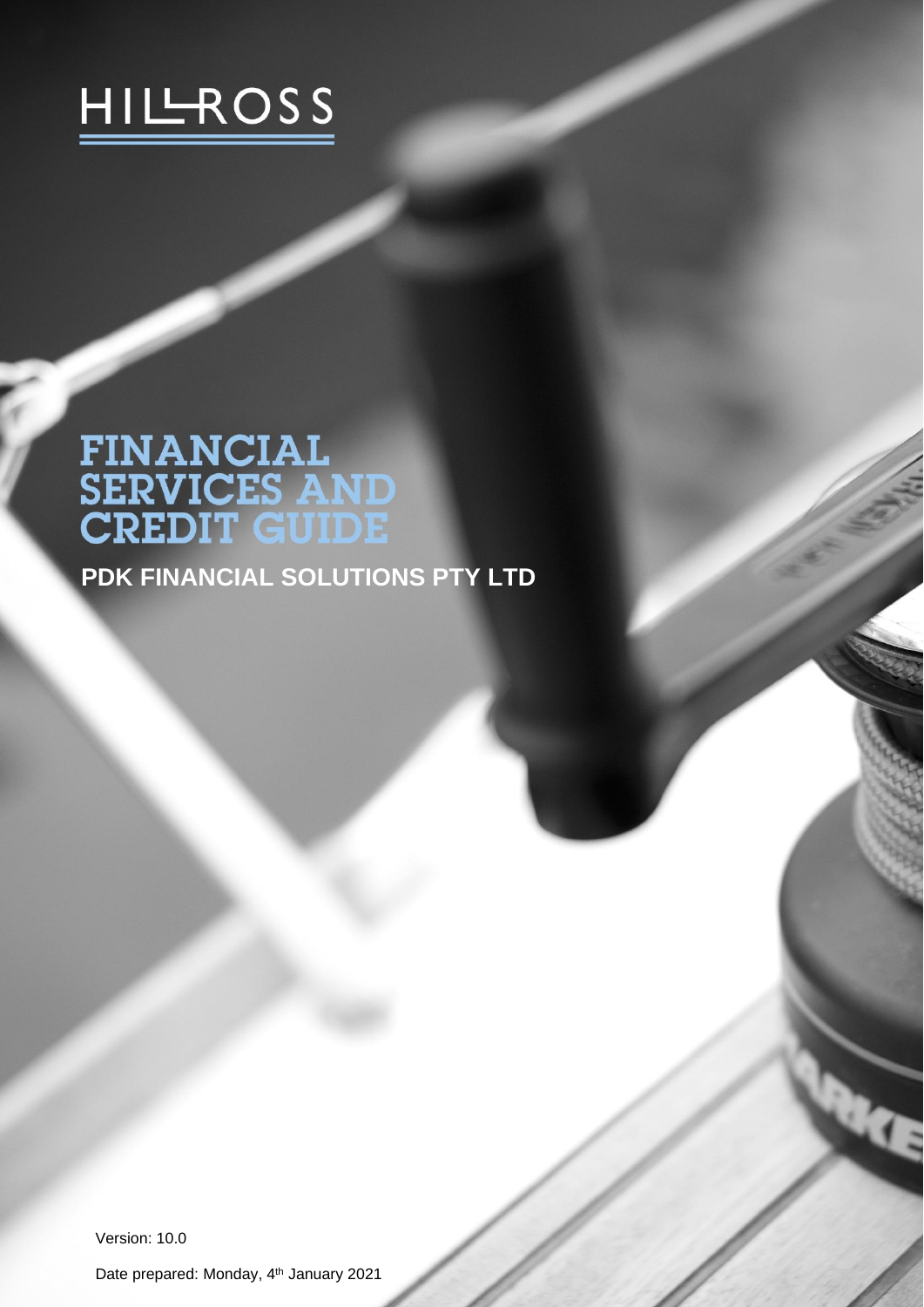This Financial Services and Credit Guide (FSCG) contains information that will help you decide whether to use the financial services we offer. It sets out:

- who we are and how we can be contacted
- the advice and services we provide
- information about our licensee, Hillross Financial Services Limited (Hillross)
- ⎯ our fees and how we, and Hillross are paid in connection with those services
- how we manage your private information
- how you can complain about a matter relating to us or Hillross

## Documents you may receive

We will provide you with a number of documents as you progress through our financial planning process to capture each stage of your advice journey. We may provide these documents to you electronically to your nominated email address, unless otherwise agreed.

When we provide personal advice it will normally be documented and provided to you in a Statement of Advice (SOA), known as a financial plan. The financial plan contains a summary of your goals and the strategies and any financial products we may recommend to achieve your goals. It also provides you with detailed information about product costs and the fees and other benefits we and others will receive, as a result of the advice we have provided.

If we provide further personal advice a financial plan may not be required. We will keep a record of any further personal advice we provide you for seven years. You may request a copy of such records by contacting our office during that period.

If we recommend or arrange a financial product for you we will provide a product disclosure statement (PDS) or investor directed portfolio service (IDPS) guide where relevant. These documents contain the key features of the recommended product, such as its benefits and risks as well as the costs you will pay the product provider to professionally manage that product. You should read any warnings contained in your advice document, the PDS or IDPS guide carefully before making any decision relating to a financial strategy or product.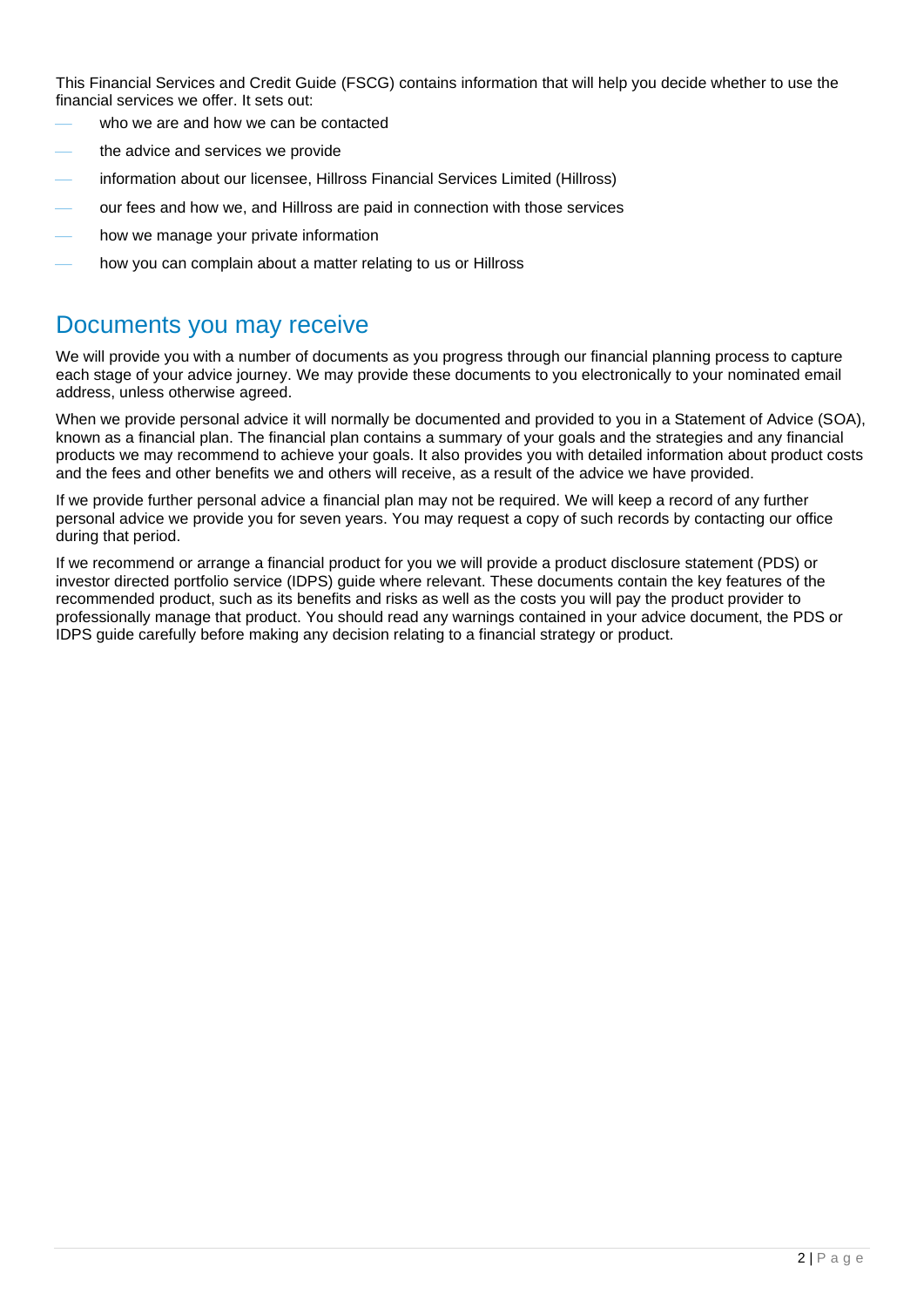# About our firm

#### **Summary of the business**

| <b>Name</b>                       | PDK Financial Solutions Pty Ltd |
|-----------------------------------|---------------------------------|
| <b>Australian Business Number</b> | 67 008 126 396                  |
| Authorised representative number  | 338406                          |
| Credit representative number      | 369130                          |

#### **Our office contact details**

| <b>Address</b> | Level 5, 195 North Terrace<br>ADELAIDE SA 5000 |
|----------------|------------------------------------------------|
| <b>Phone</b>   | 08 8271 9555                                   |
| <b>Fax</b>     | 08 8271 9522                                   |
| <b>Email</b>   | solutions@pdkfinancial.com.au                  |
| <b>Website</b> | www.pdkfinancial.com.au                        |

This guide provides information about our advisers including their contact details, qualifications, experience, the services they may offer and financial products they can provide advice on.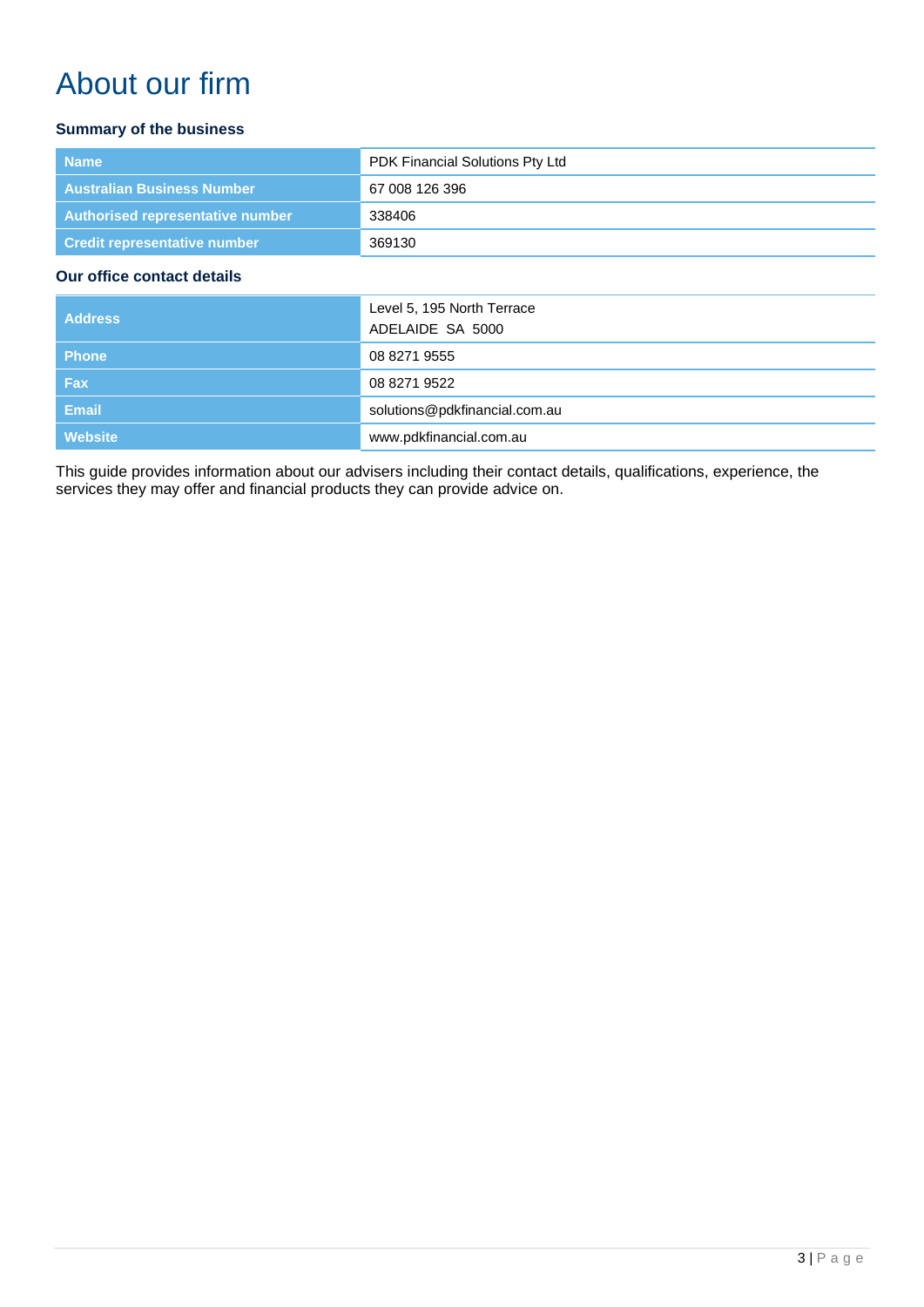# Our advice and services

We can provide you with personal and general advice about specific services and financial products listed below. We can also arrange for financial products to be issued without advice from us.

Individual advisers within our firm may not be qualified to provide advice in all of the services and products noted below. Their individual profile guides will note any limitations to the advice they are qualified to provide. At all times we will ensure the appropriate adviser is available to you to provide advice consistent with your goals.

The following table sets out the areas of advice we can help you with as well as the products and services we can arrange.

Any additional advice or services we can offer you, or limitations to the list below, will be outlined in **Our financial advisers and credit advisers** on page [12.](#page-11-0)

| We can provide advice on                                                                                                                                                                                                                                                                                                                                                        | We can arrange the following products and services                                                                                                                                                                                                                                                                                                                                                                                                                                                                                                                                                                                                                                                                                                                                                                                                                                                      |
|---------------------------------------------------------------------------------------------------------------------------------------------------------------------------------------------------------------------------------------------------------------------------------------------------------------------------------------------------------------------------------|---------------------------------------------------------------------------------------------------------------------------------------------------------------------------------------------------------------------------------------------------------------------------------------------------------------------------------------------------------------------------------------------------------------------------------------------------------------------------------------------------------------------------------------------------------------------------------------------------------------------------------------------------------------------------------------------------------------------------------------------------------------------------------------------------------------------------------------------------------------------------------------------------------|
| Investments strategies (strategic asset allocation and<br>goals based investing)<br>Budget and cash flow management<br>Debt management (including borrowing for personal and<br>investment purposes)<br>Salary packaging<br>Superannuation strategies and retirement planning<br>Personal insurance<br>Estate planning<br>Centrelink and other government benefits<br>Aged care | Superannuation, including retirement savings accounts<br>Self-managed superannuation funds (SMSF)<br>Borrowing within your SMSF<br>Managed investments<br>Investor directed portfolio services (for example,<br>administration platforms)<br>Deposit and payment products (for example term<br>deposits, cash management accounts and non-cash<br>payment products)<br>Standard margin loans<br>Retirement income streams, including pensions and<br>annuities<br>Personal and group Insurance (life cover, disability,<br>income protection and trauma)<br>Life investment products including whole of life,<br>endowment and bonds<br>Securities (including listed securities)<br>Exchange traded funds and Listed investment<br>companies<br>Arranging for listed securities, shares and debentures to<br>be bought and sold via a platform and broker<br>Limited selection of investment guarantees |
|                                                                                                                                                                                                                                                                                                                                                                                 |                                                                                                                                                                                                                                                                                                                                                                                                                                                                                                                                                                                                                                                                                                                                                                                                                                                                                                         |

Hillross maintains an approved products and services list from a diversified selection of approved Australian and International provides, including companies related to Hillross. These have been researched by external research houses as well as our in-house research team.

Hillross periodically reviews these products to ensure that they remain competitive with similar products that address similar client needs and objectives. Generally, we recommend products that are on the approved products and services list. However, if appropriate for your needs, we may, subject to Hillross' approval, recommend other products.

A copy of the approved products and services list can be supplied to you upon request.

If we recommend a new platform or portfolio administration service, we use those approved by Hillross. These services may include those issued by companies related to Hillross.

As at November 2020, the lenders whose products are most commonly recommended by accredited mortgage consultants authorised by Hillross are AFG Home Loans, ANZ, Westpac, Macquarie Bank, Bank SA and Bankwest.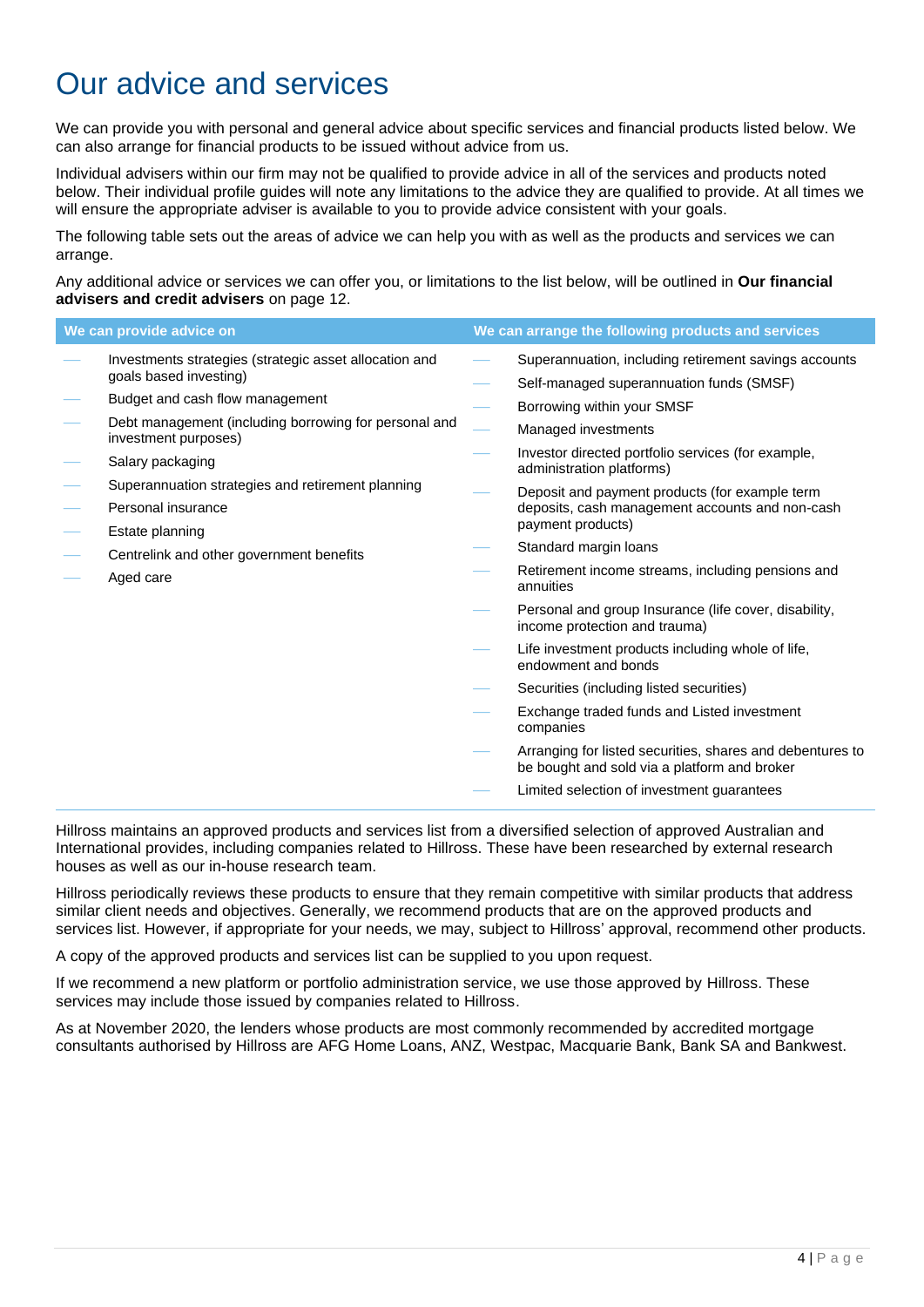## Tax implications of our advice

Under the Tax Agent Services Act 2009, PDK Financial Solutions Pty Ltd is authorised by the Tax Practitioners Board to provide tax (financial) advice services on matters that are directly related to the nature of the financial planning advice provided to you. We will not consider any other tax matters in our advice to you. Where tax implications are discussed they are incidental to our recommendations and only included as an illustration to help you decide whether to implement our advice.

### Transaction services

We can arrange to complete transactions for you on limited types of financial products where we can take your instructions and arrange for the transaction to be completed, without providing personal advice. If you wish to proceed without our advice, we will ask you to confirm your instructions, which will be documented in writing. We will keep a record of this documentation for seven years. You may request a copy of such records by contacting our office during that period.

#### Your relationship with us and using our services

You can contact us directly with any instructions relating to your financial products. This includes giving us instructions by telephone, mail or email. We can only accept your instructions via email once you have signed an authority form.

We will work with you to agree what advice and services we will provide and when and how often we will provide them.

Where you agree to annual advice and services, the details will be documented and provided to you in an advice or service agreement. This includes the frequency of contact between us, service standards that may apply, any fee arrangements and how the agreement can be terminated.

If at any time you wish to terminate your relationship with us, please contact us using the details shown in this guide.

## Providing information to us

It is important that we understand your circumstances and goals, so that we can provide you with appropriate advice and services. You have the right not to provide us with any personal information. Should you choose to withhold information, or if information you provide is incomplete or inaccurate the advice or services we provide you may not be appropriate for you.

It is also important that you keep us up to date by informing us of any changes to your circumstances so we are able to determine if our advice continues to be appropriate.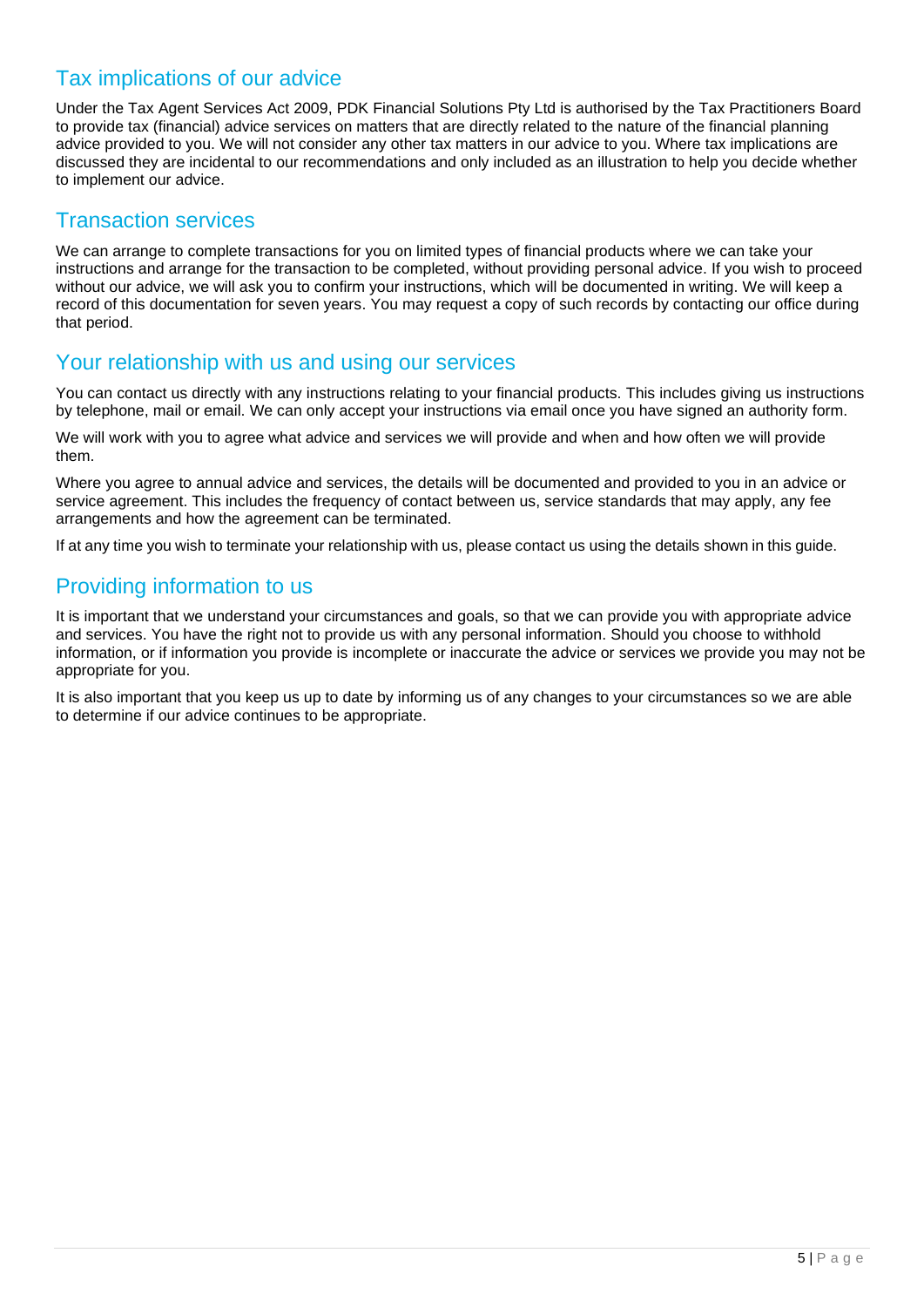# Our fees

The actual fee charged to you will depend on the nature of the advice or service we provide. We will discuss and agree the actual fees with you before we proceed. The following section outlines the types of fees that may apply:

The fees charged for our advice and services may be based on a combination of:

- ⎯ A set dollar amount; or
- A percentage based fee.

Our agreed advice and service fees may include charges for:

- Initial advice
- ⎯ Ongoing or annual advice and services.

Please note that for services in relation to insurance, banking deposit products, some loan products and older investment products, commissions may be paid by the product provider as follows:

- Initial commission a percentage of the value of your investment contributions, loan balance or insurance premiums; and
- ⎯ Ongoing commission a percentage of the value of your investment balance, outstanding loan amount or premiums, usually calculated at the end of each month in which you hold the investment or loan, or on renewal of insurance products.
- From 1 January 2021, most benefits given under existing grandfathered arrangements for conflicted remuneration in relation to financial product advice provided to retail clients will cease.

#### **Payment methods**

We offer you the following payment options for payment of our advice and service fees:

- BPAY, direct debit (savings), credit card or cheque; and
- Deduction from your investment (subject to the advice and service provided).

All permissible fees and commissions will be paid directly to Hillross as the licensee. They retain a percentage (as a licensee fee) to cover their costs and the balance is passed on to us. The percentage is determined annually, based on a number of factors, including our business revenue over a 12 month period.

For more information on our services, please see our **Schedule of fees** attached or available on request.

#### Other costs

Where other costs are incurred in the process of providing our advice and services to you, you will be liable for these costs. However, we will agree all additional costs with you prior to incurring them.

## Other benefits we may receive

The following are monetary and non-monetary benefits we may receive other than those explained above. These are not additional costs to you.

In addition to the payments we may receive for our advice and services, we may receive other support services or recognition from the licensee to help us grow our business. This could include education or training support, badging rights, technology, financing, events or other recognition we are eligible for. These benefits such as prizes, awards, events may be given to us in recognition of financial planning excellence or innovation including if we qualify under the licensee's excellence program, or for business operational costs. These benefits are paid either at the licensee's discretion or depending on meeting certain qualifying criteria including the quality of our services and advice provided to our clients. We may receive benefits from product issuers that may include non-monetary benefits that are valued at less than \$300. We may also participate in business lunches or receive corporate promotional merchandise tickets to sporting or cultural events and other similar items.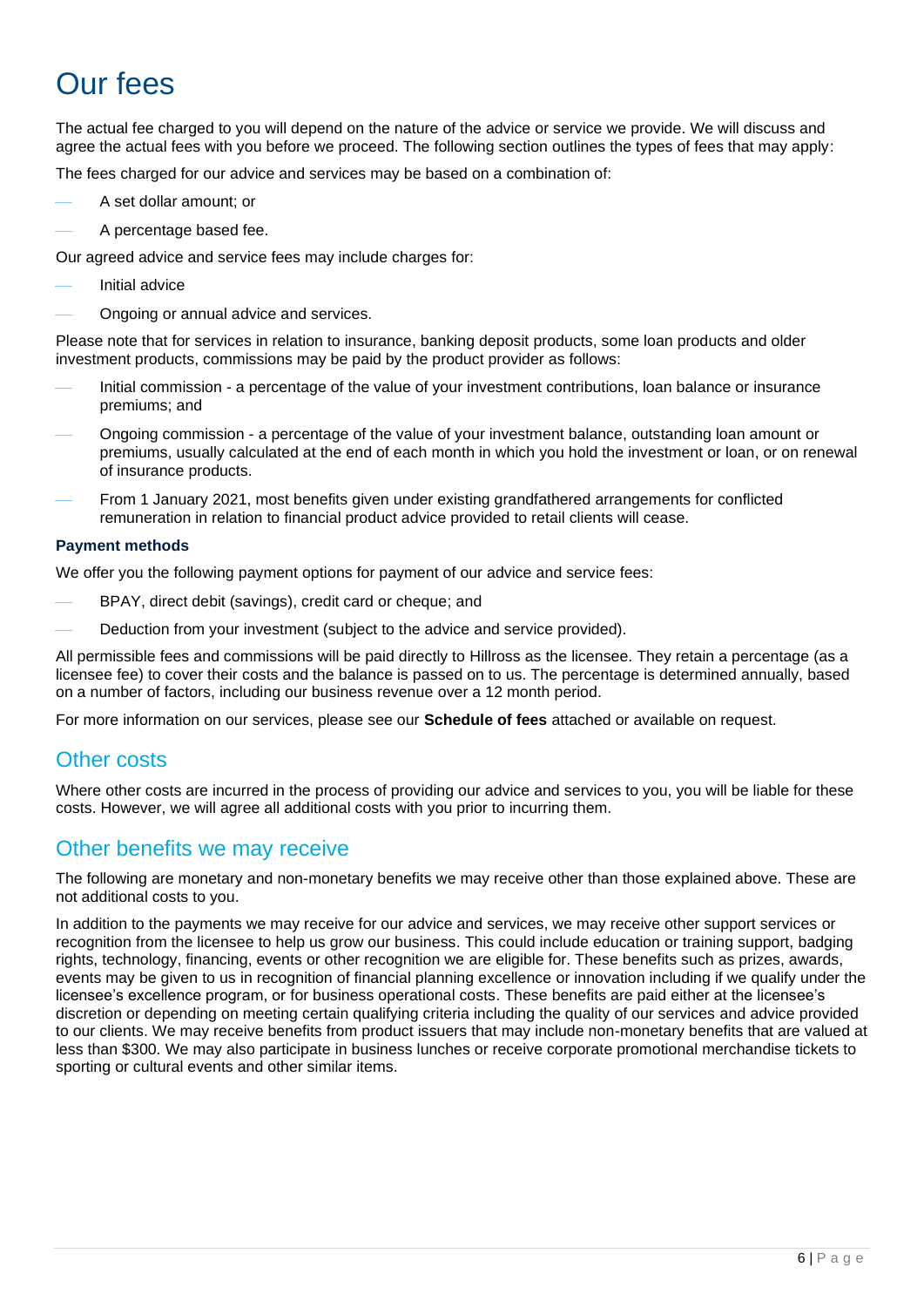#### **Development, management and advice (DMA) run off payments**

Eligibility to receive DMA run off payments is dependent on us continuing to be authorised by and meeting standards set by Hillross. From 31 January 2020 we will be eligible to receive run off payments based on the amount of advice revenue we generated in 2018. Advice revenue includes revenue directly attributable to advice provided to a client for an agreed fee. It excludes commissions from investment, insurance and banking products. These payments are to assist with our cashflow over 3 years as set out in the table below. Run off payments will not be made after January 2023.

| Year | Total annual amount |  |
|------|---------------------|--|
| 2020 | \$128,700.00        |  |
| 2021 | \$85,800.00         |  |
| 2022 | \$42,900.00         |  |

#### **Placement fees**

From time to time Hillross will receive fees from brokers or product issuers (including AMP group companies) for arranging client participation in Initial Public Offerings (IPOs) of financial products. The fee, which is generally a percentage of the fee paid to the broker, varies from offer to offer and by the level of participation by Hillross. We may share in this fee based on the level of participation by our clients.

#### **Business buy-back option**

If we leave the financial services industry, Hillross makes available a facility for its authorised representatives to transfer their clients. If this happens, Hillross may buy back the servicing rights of our clients. The facility is subject to certain conditions (such as, reason for sale, time the firm has been operating with Hillross, level of adherence to Hillross compliance requirements and achieving a satisfactory level of customer service), and provides a minimum value for our register of clients. The minimum value is based on a multiple of firm revenue. If at some future time we should look to sell our firm, Hillross may purchase the servicing rights of our clients in these circumstances.

#### **Personal and professional development**

Hillross offers education, personal and professional development opportunities to our firms on an annual basis. Participation in these opportunities may be based on attainment of qualifying criteria or open eligibility.

#### **Education and professional development**

Hillross will subsidise the cost of our participation in approved education and professional development programs if we meet specific qualification criteria. The qualifying criteria is based on a combination of factors including the quality of our services, our business goals and our ranking against other firms in Hillross. The maximum amount of this subsidy is \$12,000 per annum per firm.

Qualification for this subsidy ceased on 31 December 2018. Any subsidy we earned in 2018 is available to us until 31 December 2020.

Provided we meet specific qualification criteria Hillross will support the firm with up to 20% of the licensee fees payable by the firm to the licensee in 2017 to meet the training and education requirements for financial advisers as required by Financial Adviser Standards and Ethics Authority.

Both the subsidy and support mentioned above are paid by Hillross directly to the education provider and not to us.

#### **Amicus program**

In addition to the above, certain firms that meet additional qualification criteria may be eligible to participate in the Amicus program, an additional personal and professional development program organised by Hillross.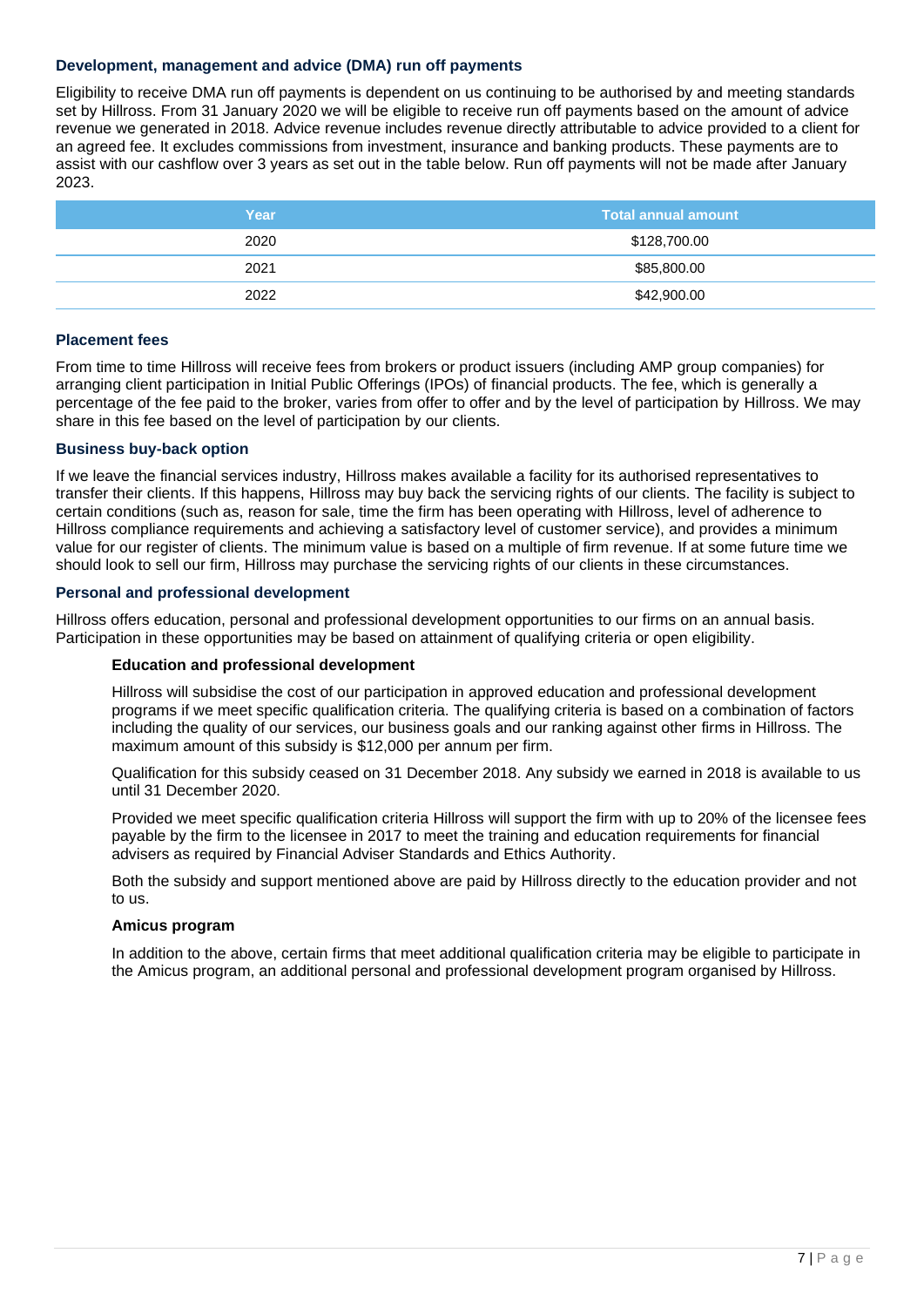# Relationships and associations

It is important that you are aware of the relationships that Hillross has with providers of financial services and products as they could be seen to influence the advice you receive.

## About our licensee

Hillross Financial Services Limited

ABN 77 003 323 055

Australian Financial Services and Australian Credit Licensee

Licence No: 232705

Hillross has:

- ⎯ Approved the distribution of this guide
- Authorised us to provide advice and other services as described in this guide
- Authorised us to provide credit assistance services to you

Hillross' registered office is located at 33 Alfred Street, Sydney, NSW 2000.

## About the AMP Group

Hillross is a member of the AMP group of companies. We can provide advice on products from a wide range of financial product providers, some of which are related or associated with Hillross, namely:

- **NMMT Limited**
- ⎯ AMP Bank Limited
- **SMSF Administration Solutions Pty Ltd**
- AMP Capital Investors Limited
- Australian Securities Administration Limited (ASAL)
- National Mutual Funds Management Limited
- AMP Superannuation Limited
- ipac asset management limited
- **Multiport Pty Limited** 
	- AMP Capital Funds Management Limited
	- Cavendish Superannuation Pty Ltd
		- SuperConcepts Pty Ltd
			- N.M. Superannuation Pty Limited

If we recommend a product issued by the AMP Group or a third party product issuer, they will benefit from our recommendation by receiving product, administration and investment fees, as well as fees paid by fund managers to distribute their product. These fees are all disclosed in the relevant PDS or IDPS guide.

Authorised representatives and/or staff employed in our business may hold shares in AMP Limited, whose share price may be favourably affected by the sale of products issued by AMP Group companies.

## Hillross' relationships with other companies

AMP Services Limited (ASL) provides administration services and distribution infrastructure services to several issuers of financial products and loan products under agreements entered into prior to 1 July 2013.

In return for those services, ASL receives remuneration as set out below:

For investment products and loan products – up to 0.33%\* p.a. of funds under administration, the balance of any relevant cash account or the total loan value outstanding.

#### \* includes GST

By way of example:

If total funds under administration for a particular investment product is \$10 million, ASL would receive \$33,000.

This arrangement will cease with effect from 1 January 2021.

Margin lenders may make payments to ASL of up to 0.55% pa (including GST) in respect of margin loans calculated on the outstanding balance of a loan. Payments are normally made monthly. As an example, for each \$10,000 of an interest only loan, the payment would be \$55 over a year. However, for other loans, the payments will vary as interest is charged and principal is repaid. Our firm does not receive any part of the payments received by ASL, although we may indirectly benefit from these arrangements through the Hillross recognition program referred to earlier in this Guide. This arrangement will cease with effect from 1 January 2021.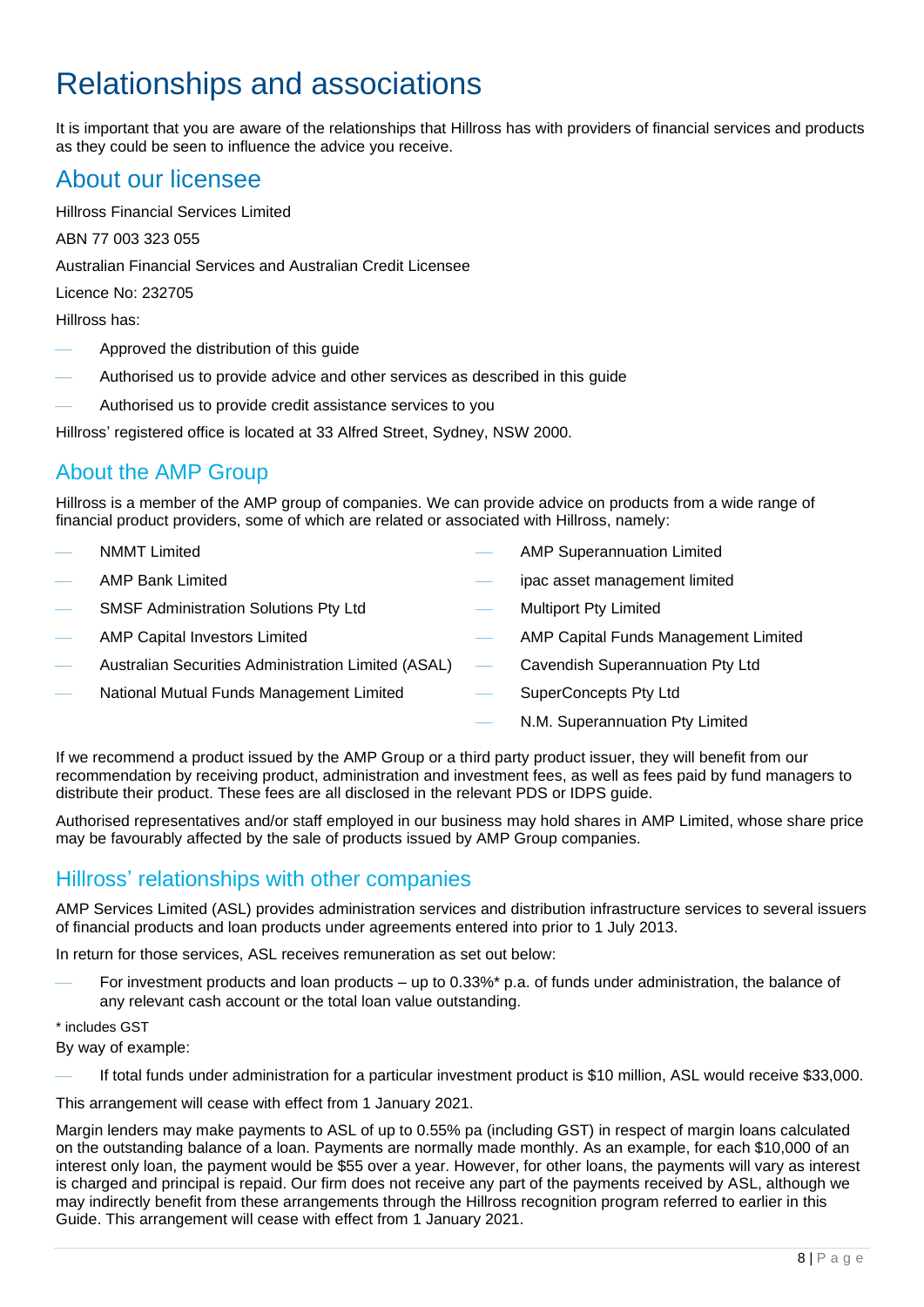From time to time, ASL may facilitate access to Hillross and its authorised representatives for issuers to train or educate Hillross and its authorised representatives on their products.

## Arrangements with platform providers

This section of the FSCG sets out our relationships with platform providers and how these may influence the advice we give you.

#### **Overview**

Where you invest through platform products and services (such as investor directed portfolio services or IDPS), we may receive remuneration from those platform providers. Fees, commission payments and other benefits may be calculated as a percentage of your financial interest in a product or service or on the total amount of business advised. The amount and calculation of those fees are shown in the relevant disclosure document. Some fees and commission payments we receive may relate to arrangements existing before 1 July 2013. These arrangements will cease with effect from 1 January 2021.

#### **Specific arrangements**

We have arrangements with third parties for administration and support services in relation to the products below.

#### **PortfolioCare platform**

PortfolioCare products and services are issued by companies in the AMP Group and also provide administration and support services in respect of PortfolioCare. Administration services are performed by Asgard Capital Management Limited (Asgard).

If you access a product in the PortfolioCare range, then administration fees and, where applicable, trustee fees, are deducted from your account. These fees, as set out in the product disclosure statement or IDPS Guide, are paid to Hillross after deduction of expenses for administration services and other services provided as mentioned above.

Further details about the fees and costs of investing in PortfolioCare are detailed in the relevant product disclosure statement or IDPS Guide. Please review the product disclosure statement you received when first investing in the product together with any correspondence from the issuer outlining changes to those fees and costs. Note that PortfolioCare is closed to new members and investors effective 20 December 2019.

#### **Definitive Wrap platform**

Definitive Wrap closed in 2014.

If you have accessed a product through the Definitive platform, which is operated by Macquarie Investment Management Limited (MIML), then the administration fees are deducted from your account within that platform and paid to Hillross. MIML is paid a fee by Hillross for administering this platform.

Further details about the fees and costs of investing in the Definitive Wrap platform are detailed in the product disclosure statement or IDPS guide you received when first investing in your product or service together with any correspondence from MIML outlining changes to those fees and costs.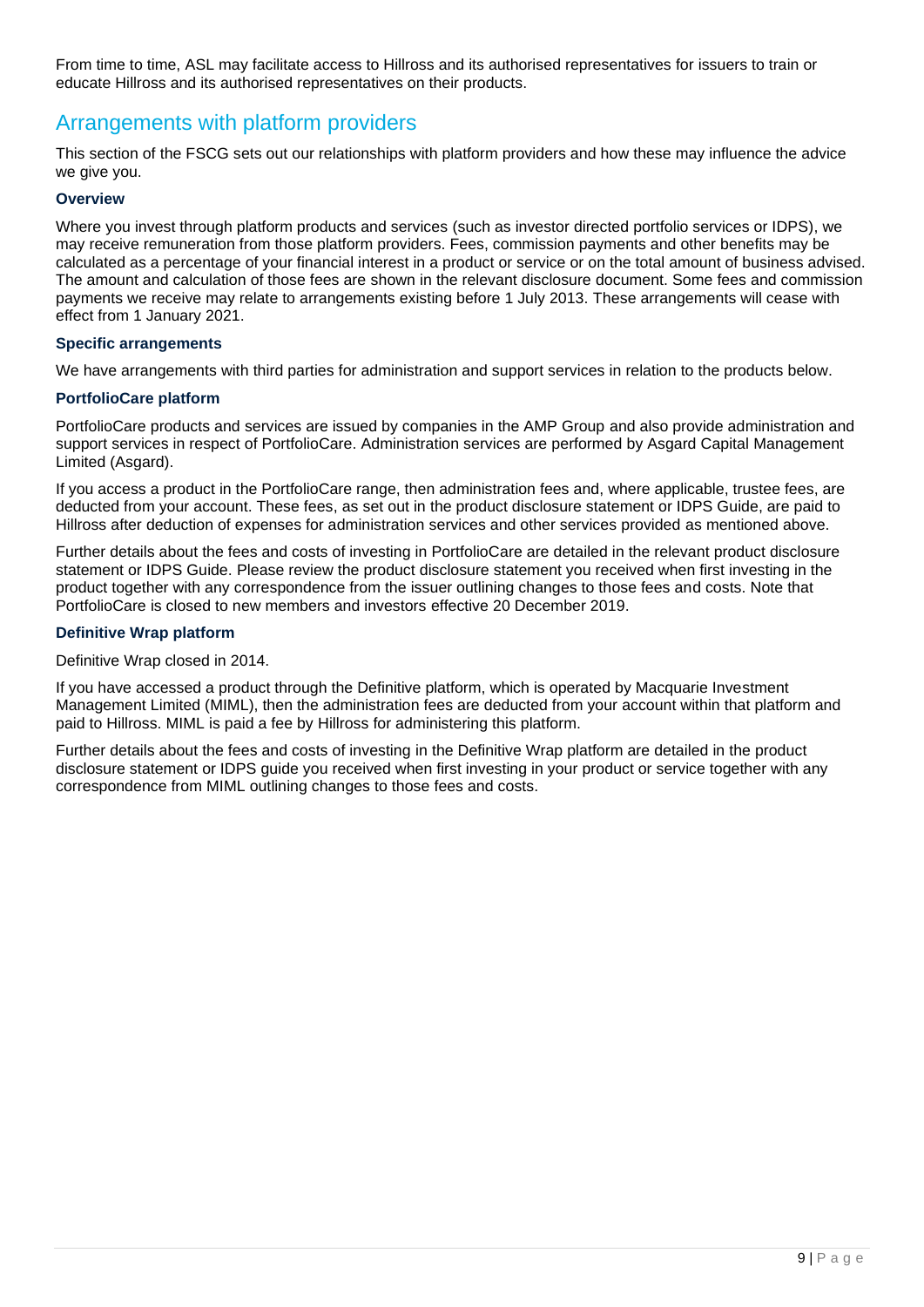# Confidence in the quality of our advice

If at any time you feel like you are not satisfied with our services, the following will help you understand your options and find a resolution.

- Contact your adviser and tell them about your complaint.
- If your complaint is not satisfactorily resolved within three business days, please contact Hillross:
	- ⎯ Phone 1800 812 388
	- Email [advicecomplaints@amp.com.au](mailto:advicecomplaints@amp.com.au)
	- In Writing:

**Hillross Financial Services Limited**

#### **Attention: National Manager, Advice Complaints**

33 Alfred Street

Sydney NSW 2000

- They will try to resolve your complaint quickly and fairly. They will provide you with a decision in respect to your complaint within 45 days of us receiving it.
- We note that in some circumstances, it may not be possible for us to completely resolve a complaint within the 45 days. If you do not agree with our decision in respect of your complaint, or are otherwise unsatisfied with our response after the 45 day period, you may escalate your complaint to one of the following External Dispute Resolution Schemes listed in the following table.

| Any issues relating to financial advice,<br>investments, superannuation, insurance<br>matters, or credit matters | <b>Australian Financial Complaints Authority (AFCA)</b><br>GPO Box 3<br>Melbourne VIC 3001<br>1800 931 678<br>www.afca.org.au<br>info@afca.org.au |
|------------------------------------------------------------------------------------------------------------------|---------------------------------------------------------------------------------------------------------------------------------------------------|
| Any issue relating to your personal<br>information                                                               | <b>The Privacy Commissioner</b><br>GPO Box 5218<br>Sydney NSW 2001<br>1300 363 992<br>privacy@privacy.gov.au                                      |

You may also contact the **Australian Securities & Investments Commission (ASIC)** on 1300 300 630 (free call info line) to make a complaint and obtain information about your rights.

## Professional indemnity insurance

We maintain professional indemnity insurance to cover our advice and the recommendations provided by your adviser. Hillross is also covered by professional indemnity insurance and this satisfies the requirements imposed by the Corporations Act 2001 and National Consumer Credit Protection Act. The insurance covers claims arising from the actions of former employees or representatives of Hillross, even where subsequent to these actions they have ceased to be employed by or act for Hillross.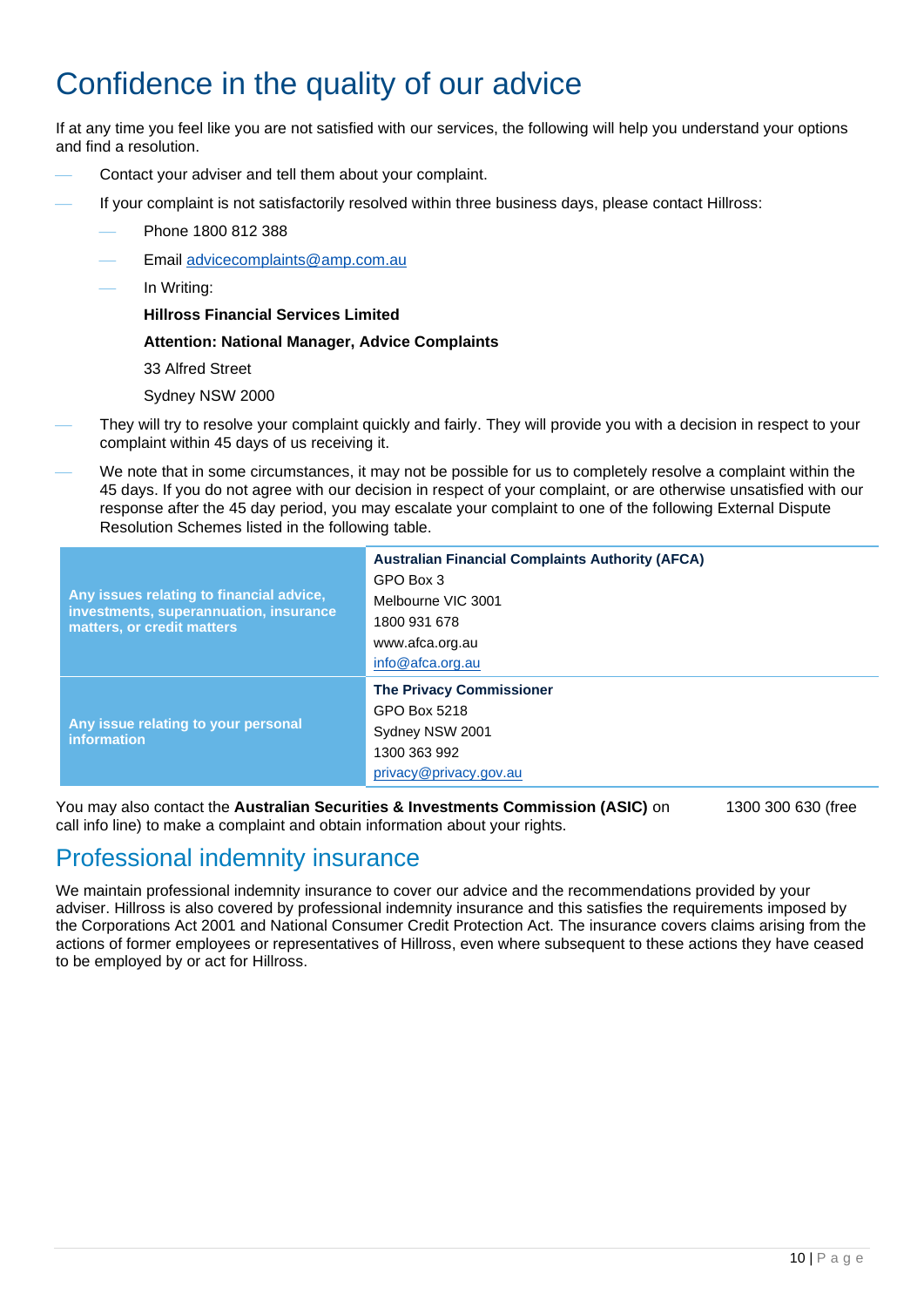# Your privacy

We are committed to protecting your privacy. Below we outline how we maintain the privacy of the information we collect about you.

## Privacy collection statement

As part of the financial planning process, we need to collect information about you. Where possible we will obtain that information directly from you, but if authorised by you we may also obtain it from other sources such as your employer or accountant. If that information is incomplete or inaccurate, this could affect our ability to fully or properly analyse your needs, objectives and financial situation, so our recommendations may not be completely appropriate or suitable for you.

We are also required under the Anti-Money-Laundering and Counter-Terrorism Financing Act (AML/CTF) 2006 to implement client identification processes. We will need you to present identification documents such as passports and driver's licences in order to meet our obligations.

We keep your personal information confidential, and only use it in accordance with our Privacy Policy. Some of the ways we may use this information are set out below:

- Your adviser and Hillross may have access to this information when providing financial advice or services to you;
- Your adviser may, in the future, disclose information to other financial advisers, brokers and those who are authorised by Hillross to review customers' needs and circumstances from time to time, including other companies within the AMP group (the Group);
- Your information may be disclosed to external service suppliers both here and overseas who supply administrative, financial or other services to assist your adviser and the Group in providing financial advice and services to you. A list of countries where these service providers are located can be found in the Group Privacy Policy;
- Your information may be used to provide ongoing information about opportunities that may be useful or relevant to your financial needs through direct marketing (subject to your ability to opt-out as set out in the Group Privacy Policy);
- Your information may be disclosed as required or authorised by law and to anyone authorised by you.

Your adviser and Hillross will continue to take reasonable steps to protect your information from misuse, loss, unauthorised access, modification or improper disclosure. You can request access to the information your adviser or Hillross holds about you at any time to correct or update it as set out in the Group Privacy Policy. The Group Privacy Policy also contains information about how to make a complaint about a breach of the Australian Privacy Principles.

For a copy of the Group's Privacy Policy visit<http://www.amp.com.au/privacy> or you can contact us.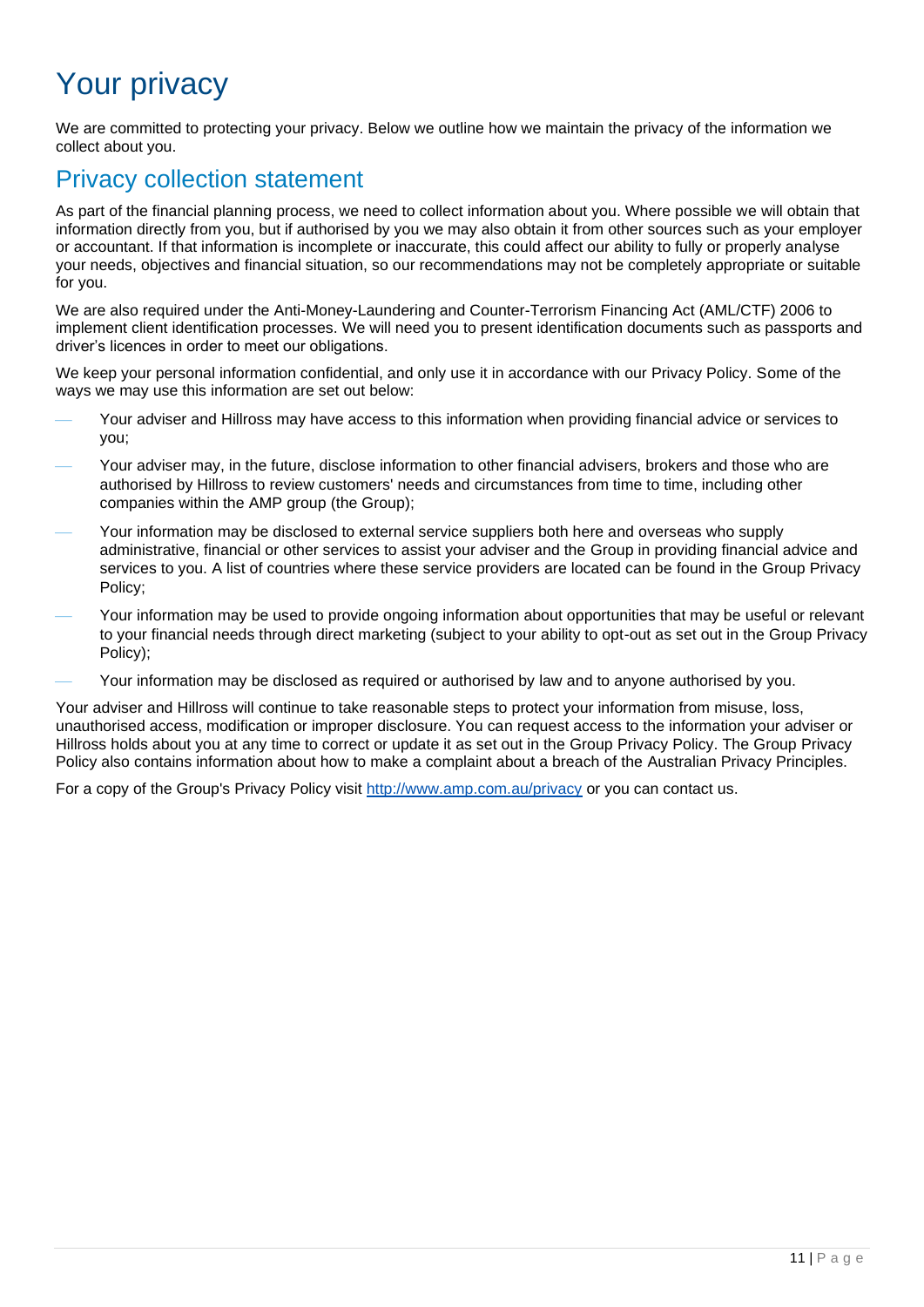# <span id="page-11-0"></span>Our financial advisers and credit advisers

## About Richard Lovell

| Richard has over 18 years experience providing tailored financial advice<br>to his clients. He has been a financial adviser since 2002 after spending<br>3 years as an associate financial adviser.                                                                                                                                                                                                                                                                                                                                                                                   |
|---------------------------------------------------------------------------------------------------------------------------------------------------------------------------------------------------------------------------------------------------------------------------------------------------------------------------------------------------------------------------------------------------------------------------------------------------------------------------------------------------------------------------------------------------------------------------------------|
| Richard is committed to ongoing professional and technical development,<br>he is a Certified Financial Planner™ and has a Bachelor of Commerce<br>with a major in Corporate Finance in addition to a Diploma of Financial<br>Planning. Richard develops tax-effective wealth creation strategies with<br>his clients, specialising in direct equity model portfolios, self managed<br>superannuation, redundancy, personal insurance solutions and<br>superannuation.                                                                                                                 |
| Richard provides tailored, high level strategic advice and disciplined<br>portfolio construction and review methodology to a range of high net<br>worth families and individuals, corporate investors, trustees of self-<br>managed super funds & discretionary trusts, private ancillary funds and<br>many not for profit and charitable organisations. With a thorough<br>understanding of the issues facing medical professionals, whether in<br>private practice or the public system, Richard also specialises in this area<br>and maintains a strong reputation in this regard. |
| 08 8271 9555                                                                                                                                                                                                                                                                                                                                                                                                                                                                                                                                                                          |
| richard@pdkfinancial.com.au                                                                                                                                                                                                                                                                                                                                                                                                                                                                                                                                                           |
| 247689                                                                                                                                                                                                                                                                                                                                                                                                                                                                                                                                                                                |
| 368765                                                                                                                                                                                                                                                                                                                                                                                                                                                                                                                                                                                |
|                                                                                                                                                                                                                                                                                                                                                                                                                                                                                                                                                                                       |
|                                                                                                                                                                                                                                                                                                                                                                                                                                                                                                                                                                                       |
|                                                                                                                                                                                                                                                                                                                                                                                                                                                                                                                                                                                       |
|                                                                                                                                                                                                                                                                                                                                                                                                                                                                                                                                                                                       |
|                                                                                                                                                                                                                                                                                                                                                                                                                                                                                                                                                                                       |
|                                                                                                                                                                                                                                                                                                                                                                                                                                                                                                                                                                                       |
|                                                                                                                                                                                                                                                                                                                                                                                                                                                                                                                                                                                       |

CFP - Certified Financial Planner (FPA)

## The advice and services I can provide

I am authorised to provide the services listed in the **Our advice and services** section of this guide, except for the following:

Goals based investing

Should you require advice and services that extend beyond my authority I can refer you to a suitably qualified professional.

## How I am paid

I receive the following from our firm:

- salary
- dividends

Richard Lovell is a director and shareholder of PDK Financial Solutions Pty Ltd which is the corporate trustee of PDK Financial Solutions unit trust. Richard receives distributions from the unit trust via his family trust which owns units in the PDK Financial Solutions unit trust. Richard is also a director and shareholder of Y Partners Wealth & Advisory and receives consulting fees and is entitled to dividends from Y Partners Wealth & Advisory. Y Partners Wealth & Advisory receives consulting fees from the firm for advice provided by Richard Lovell and Greg Fragoulis to clients of PDK Financial Solutions Pty Ltd.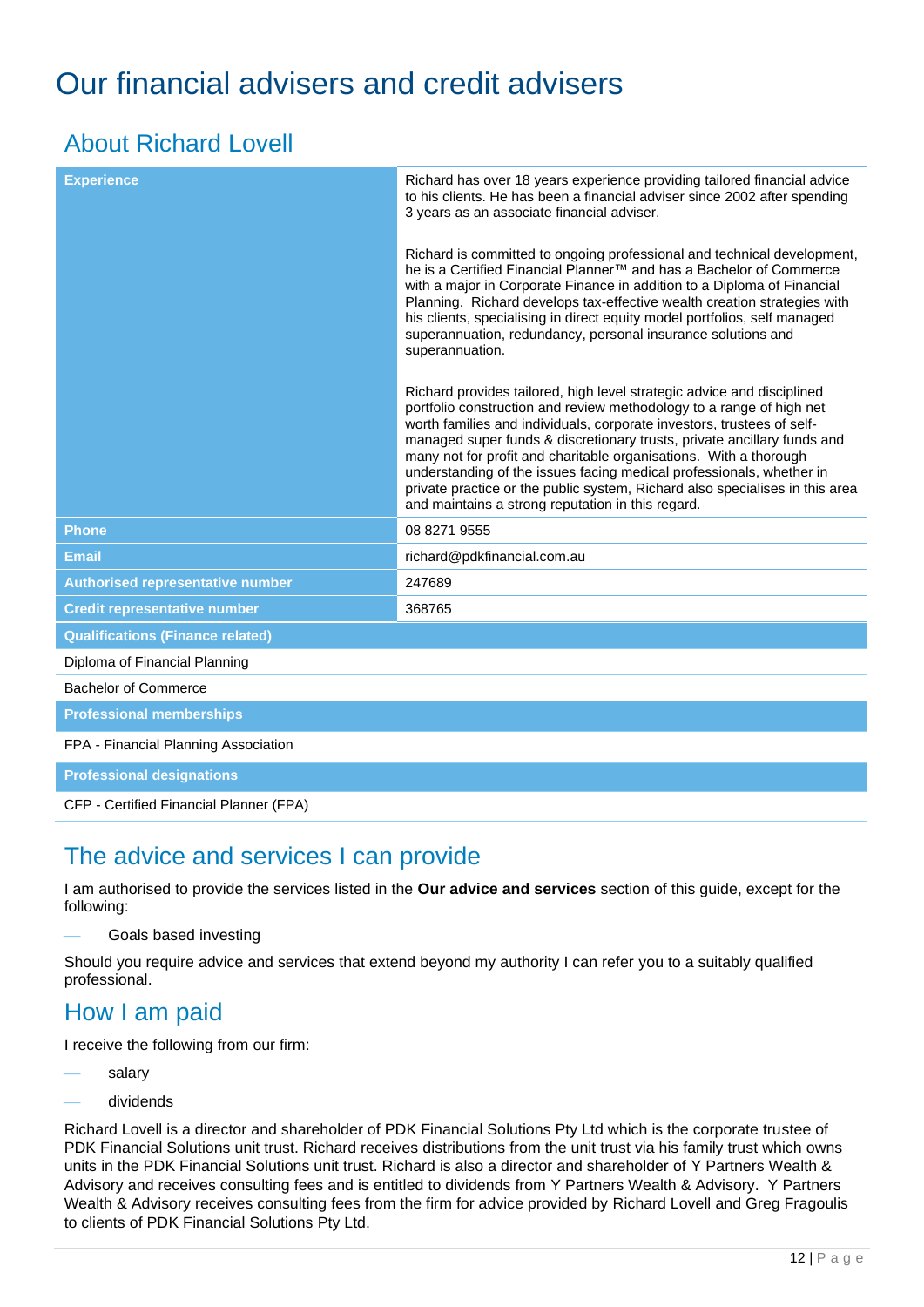## About Greg Fragoulis

| <b>Experience</b>                              | Greg's involvement in the financial services industry spans a period of<br>over 35 years, including managerial roles in superannuation,<br>marketing/technical support to financial planners in South Australia and,<br>over the past twenty years, providing advice to his clients. Greg has<br>found the most rewarding experience as a financial adviser has been to<br>provide quality advice and ongoing support to his clients and to witness<br>first hand, the positive financial outcomes that have emanated from that<br>advice. He feels the satisfaction of being a financial adviser is that it not<br>only helps to advance a client's financial position, it also improves their<br>confidence and general wellbeing knowing that their financial future will<br>work out ok<br>His qualifications include a Bachelor of Science (Mathematical Sciences)<br>from Adelaide University, a Diploma of Financial Planning and is a<br>member of the Financial Planning Association of Australia (FPA). Out of<br>the office you will probably find Greg on a tennis court or enjoying time<br>with his family and friends. |
|------------------------------------------------|---------------------------------------------------------------------------------------------------------------------------------------------------------------------------------------------------------------------------------------------------------------------------------------------------------------------------------------------------------------------------------------------------------------------------------------------------------------------------------------------------------------------------------------------------------------------------------------------------------------------------------------------------------------------------------------------------------------------------------------------------------------------------------------------------------------------------------------------------------------------------------------------------------------------------------------------------------------------------------------------------------------------------------------------------------------------------------------------------------------------------------------|
| <b>Phone</b>                                   | 08 8271 9555                                                                                                                                                                                                                                                                                                                                                                                                                                                                                                                                                                                                                                                                                                                                                                                                                                                                                                                                                                                                                                                                                                                          |
| <b>Email</b>                                   | greg@pdkfinancial.com.au                                                                                                                                                                                                                                                                                                                                                                                                                                                                                                                                                                                                                                                                                                                                                                                                                                                                                                                                                                                                                                                                                                              |
| <b>Authorised representative number</b>        | 247650                                                                                                                                                                                                                                                                                                                                                                                                                                                                                                                                                                                                                                                                                                                                                                                                                                                                                                                                                                                                                                                                                                                                |
| <b>Credit representative number</b>            | 368860                                                                                                                                                                                                                                                                                                                                                                                                                                                                                                                                                                                                                                                                                                                                                                                                                                                                                                                                                                                                                                                                                                                                |
| <b>Qualifications (Finance related)</b>        |                                                                                                                                                                                                                                                                                                                                                                                                                                                                                                                                                                                                                                                                                                                                                                                                                                                                                                                                                                                                                                                                                                                                       |
| Diploma of Financial Planning                  |                                                                                                                                                                                                                                                                                                                                                                                                                                                                                                                                                                                                                                                                                                                                                                                                                                                                                                                                                                                                                                                                                                                                       |
| Certificate IV in Superannuation               |                                                                                                                                                                                                                                                                                                                                                                                                                                                                                                                                                                                                                                                                                                                                                                                                                                                                                                                                                                                                                                                                                                                                       |
| <b>Qualifications (Non-finance related)</b>    |                                                                                                                                                                                                                                                                                                                                                                                                                                                                                                                                                                                                                                                                                                                                                                                                                                                                                                                                                                                                                                                                                                                                       |
| Bachelor of Science (Math Sciences)            |                                                                                                                                                                                                                                                                                                                                                                                                                                                                                                                                                                                                                                                                                                                                                                                                                                                                                                                                                                                                                                                                                                                                       |
| <b>Professional memberships</b>                |                                                                                                                                                                                                                                                                                                                                                                                                                                                                                                                                                                                                                                                                                                                                                                                                                                                                                                                                                                                                                                                                                                                                       |
| FPA - Financial Planning Association           |                                                                                                                                                                                                                                                                                                                                                                                                                                                                                                                                                                                                                                                                                                                                                                                                                                                                                                                                                                                                                                                                                                                                       |
| <b>Professional designations</b>               |                                                                                                                                                                                                                                                                                                                                                                                                                                                                                                                                                                                                                                                                                                                                                                                                                                                                                                                                                                                                                                                                                                                                       |
| <b>CFP - Certified Financial Planner (FPA)</b> |                                                                                                                                                                                                                                                                                                                                                                                                                                                                                                                                                                                                                                                                                                                                                                                                                                                                                                                                                                                                                                                                                                                                       |

## The advice and services I can provide

I am authorised to provide the services listed in the **Our advice and services** section of this guide, except for the following:

- Estate planning (I am authorised to advise on limited estate planning solutions related to your financial products)
- Gearing and margin lending
- SMSF borrowing

Should you require advice and services that extend beyond my authority I can refer you to a suitably qualified professional.

## How I am paid

I receive the following from our firm:

- salary
- dividends

Greg Fragoulis is a director and shareholder of PDK Financial Solutions Pty Ltd which is the corporate trustee of PDK Financial Solutions unit trust. Greg receives distributions from the unit trust via his Family Trust which owns units in the PDK Financial Solutions unit trust. Greg is a director of Y Partners Wealth & Advisory and receives a salary income. Greg's Family Trust is a shareholder in Y Partners Wealth & Advisory and the Family Trust is entitled to dividends from Y Partners Wealth & Advisory. Y Partners Wealth & Advisory receives consulting fees from the firm for advice provided by Richard Lovell and Greg Fragoulis to clients of PDK Financial Solutions Pty Ltd.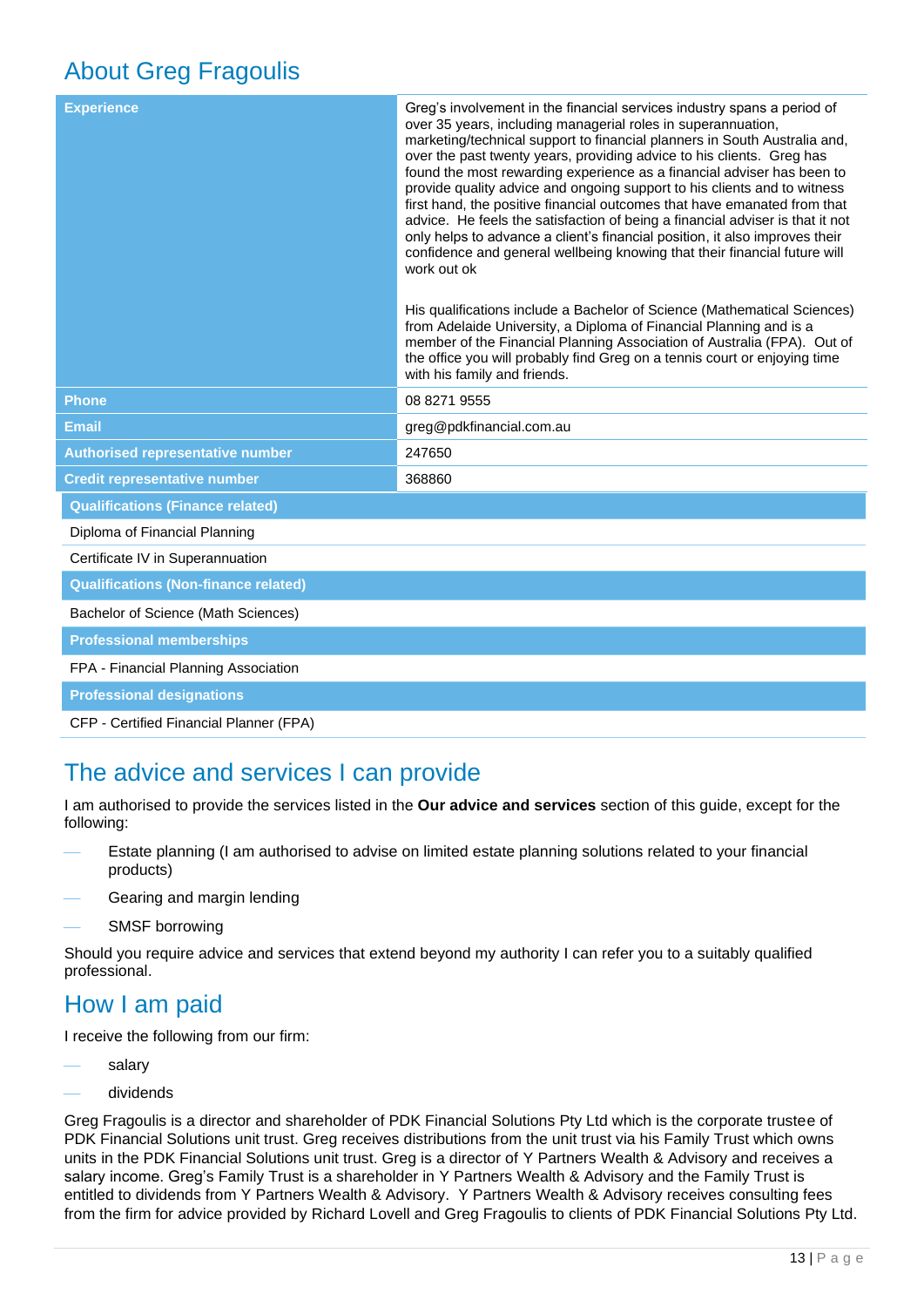## About Glenn Pycock

| <b>Experience</b>                                  | Glenn is very keen in developing professional and trusting relationships<br>with clients to ensure that appropriate strategies are in place to help them<br>secure their financial freedom.                                                                                                                                                                                                                                                                                         |
|----------------------------------------------------|-------------------------------------------------------------------------------------------------------------------------------------------------------------------------------------------------------------------------------------------------------------------------------------------------------------------------------------------------------------------------------------------------------------------------------------------------------------------------------------|
|                                                    | He believes in working closely with clients to help them achieve their<br>lifestyle goals while ensuring appropriate strategies are in place to<br>address any potential risks along the way.                                                                                                                                                                                                                                                                                       |
|                                                    | Glenn also has a managerial background developed through 15 years<br>experience working across Europe and North America. Glenn has<br>recently obtained his Graduate Diploma of Financial Services (Financial<br>Planning), and is further qualified to provide advice in gearing for asset<br>growth and portfolio construction, and Self Managed Super Funds. He<br>believes in strong ongoing education and is building towards his CFP<br>(Certified Financial Planner) status. |
| <b>Phone</b>                                       | 08 8271 9555                                                                                                                                                                                                                                                                                                                                                                                                                                                                        |
| <b>Email</b>                                       | glenn.pycock@hillross.com.au                                                                                                                                                                                                                                                                                                                                                                                                                                                        |
| Authorised representative number                   | 426962                                                                                                                                                                                                                                                                                                                                                                                                                                                                              |
| <b>Credit representative number</b>                | 426964                                                                                                                                                                                                                                                                                                                                                                                                                                                                              |
| <b>Qualifications (Finance related)</b>            |                                                                                                                                                                                                                                                                                                                                                                                                                                                                                     |
| Diploma of Financial Services (Financial Planning) |                                                                                                                                                                                                                                                                                                                                                                                                                                                                                     |
| Graduate Diploma in Financial Planning             |                                                                                                                                                                                                                                                                                                                                                                                                                                                                                     |
| Master of Financial Planning                       |                                                                                                                                                                                                                                                                                                                                                                                                                                                                                     |
| <b>Professional memberships</b>                    |                                                                                                                                                                                                                                                                                                                                                                                                                                                                                     |

FPA - Financial Planning Association

## The advice and services I can provide

I am authorised to provide the services listed in the **Our advice and services** section of this guide, except for the following:

Estate planning (I am authorised to advise on limited estate planning solutions related to your financial products)

Should you require advice and services that extend beyond my authority I can refer you to a suitably qualified professional.

## How I am paid

I receive the following from our firm:

salary

Based on the above, the following contains my remuneration details:

As an employee of Y Partners Wealth & Advisory Pty Ltd, I receive a salary from the firm.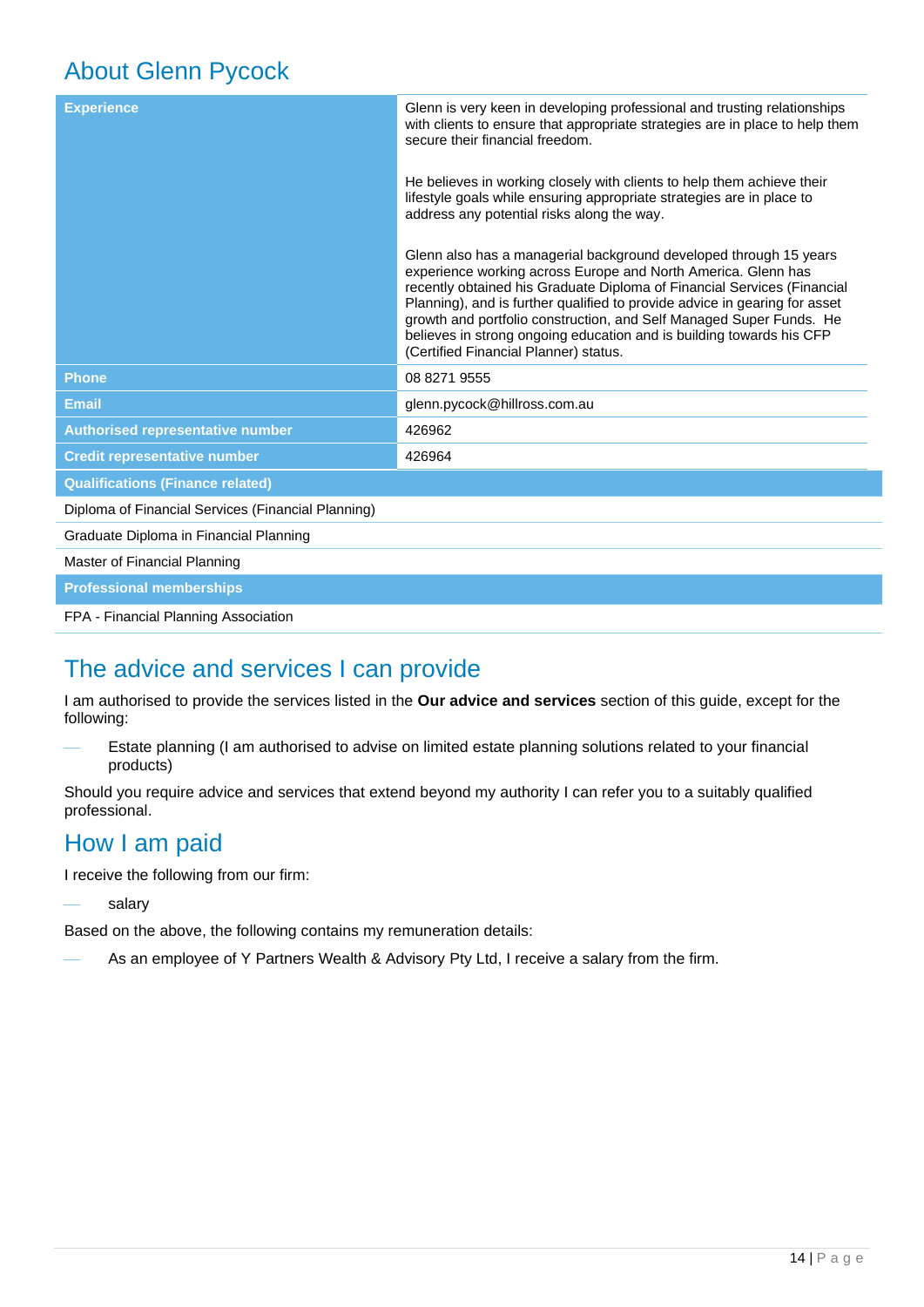## About Christopher Savva

| <b>Experience</b>                       | Chris has 4 years' experience as a financial planner, developing and<br>providing tax minimisation and wealth creation strategies.                                                                                                                  |
|-----------------------------------------|-----------------------------------------------------------------------------------------------------------------------------------------------------------------------------------------------------------------------------------------------------|
|                                         | Chris specialises in creating and presenting tailored wealth creation and<br>personal insurance strategies. By building trusting relationships with his<br>clients he is capable of discovering the clients core financial goals and<br>objectives. |
|                                         | Chris currently has his Diploma and Advanced Diploma of Financial<br>Planning and is working towards his Masters of Financial Planning.                                                                                                             |
| <b>Phone</b>                            | 08 8271 9555                                                                                                                                                                                                                                        |
| <b>Email</b>                            | chris.sayya@hillross.com.au                                                                                                                                                                                                                         |
| <b>Authorised representative number</b> | 1235288                                                                                                                                                                                                                                             |
| <b>Credit representative number</b>     | 480265                                                                                                                                                                                                                                              |
| <b>Qualifications (Finance related)</b> |                                                                                                                                                                                                                                                     |
| Diploma of Financial Planning           |                                                                                                                                                                                                                                                     |
| Advanced Diploma of Financial Planning  |                                                                                                                                                                                                                                                     |
| <b>Professional memberships</b>         |                                                                                                                                                                                                                                                     |
| FPA - Financial Planning Association    |                                                                                                                                                                                                                                                     |

## The advice and services I can provide

I am authorised to provide the services listed in the **Our advice and services** section of this guide, except for the following:

- Aged care
- Estate planning (I am authorised to advise on limited estate planning solutions related to your financial products)
- Exchange traded funds (ETF) and Listed investment companies (LIC)
- Gearing and margin lending
- Goals based investing
- Self-managed super funds (SMSF)
- SMSF borrowing

Should you require advice and services that extend beyond my authority I can refer you to a suitably qualified professional.

## How I am paid

I receive the following from our firm:

salary

Based on the above, the following contains my remuneration details:

As an employee of Y Partners Wealth & Advisory Pty Ltd, I receive a salary from the firm